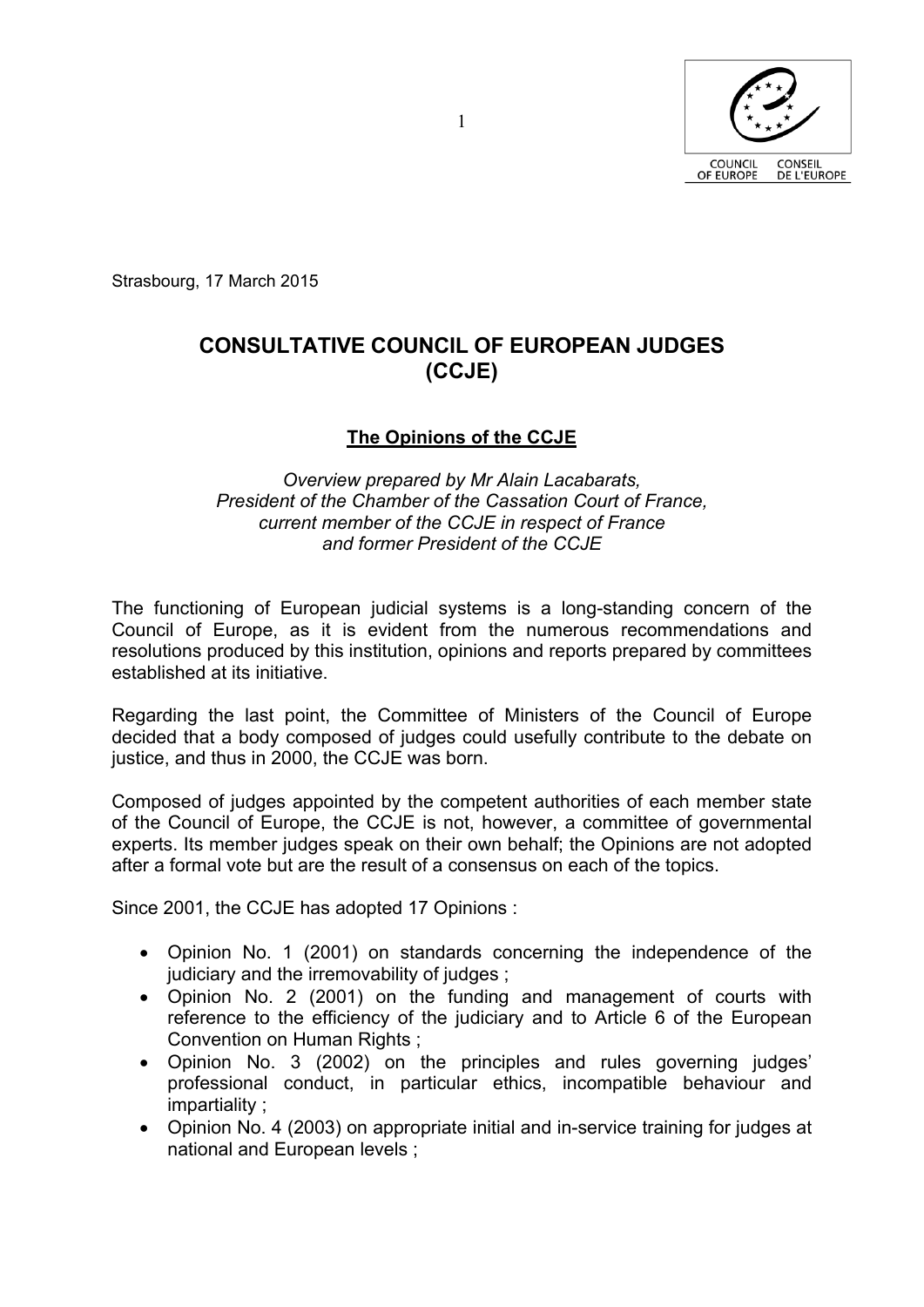- Opinion No. 5 (2003) on the law and practice of judicial appointments to the European Court of Human Rights:
- Opinion No. 6 (2004) on fair trial within a reasonable time and judge's role in trials taking into account alternative means of dispute settlement ;
- Opinion No. 7 (2005) on justice and society ;
- Opinion No. 8 (2006) on the role of judges in the protection of the rule of law and human rights in the context of terrorism ;
- Opinion No. 9 (2006) on the role of national judges in ensuring an effective application of international and European law ;
- Opinion No. 10 (2007) on the Council for the Judiciary at the service of society ;
- Opinion No. 11 (2008) on the quality of judicial decisions ;
- Opinion No. 12 (2009) on the relations between judges and prosecutors in a democratic society ;
- Opinion No. 13 (2010) on the role of judges in the enforcement of judicial decisions ;
- Opinion No. 14 (2011) on justice and information technologies (IT);
- Opinion No.15 (2012) on the specialisation of judges;
- Opinion No. 16 (2013) on the relations between judges and lawyers ;
- Opinion No. 17 (2014) on the evaluation of judges' work, the quality of justice and respect for judicial independence.

All these opinions are available on the website of the Council of Europe, on the page of this site designated for the CCJE.

This body is not the only one, in the Council of Europe, to examine issues relating to the functioning of justice.

The European Commission for the Efficiency of Justice (CEPEJ) plays an essential role in the mechanism set up to assess the quality of the judicial systems in the member states.

Prosecutors have their own deliberation body (the Consultative Council of European Prosecutors (CCPE)).

The Venice Commission also carries out an important work to assess, under a constitutional point of view, the rule of law in Europe.

But the main purpose of the CCJE Opinions is to provide a framework, developed by judges themselves, of expected characteristics of a judicial system to meet the requirements of the European Convention of Human Rights and Fundamental Freedoms (the Convention), from the point of view of the status of judges (I), as well as for the functioning of courts (II).

## **I. The status of judges**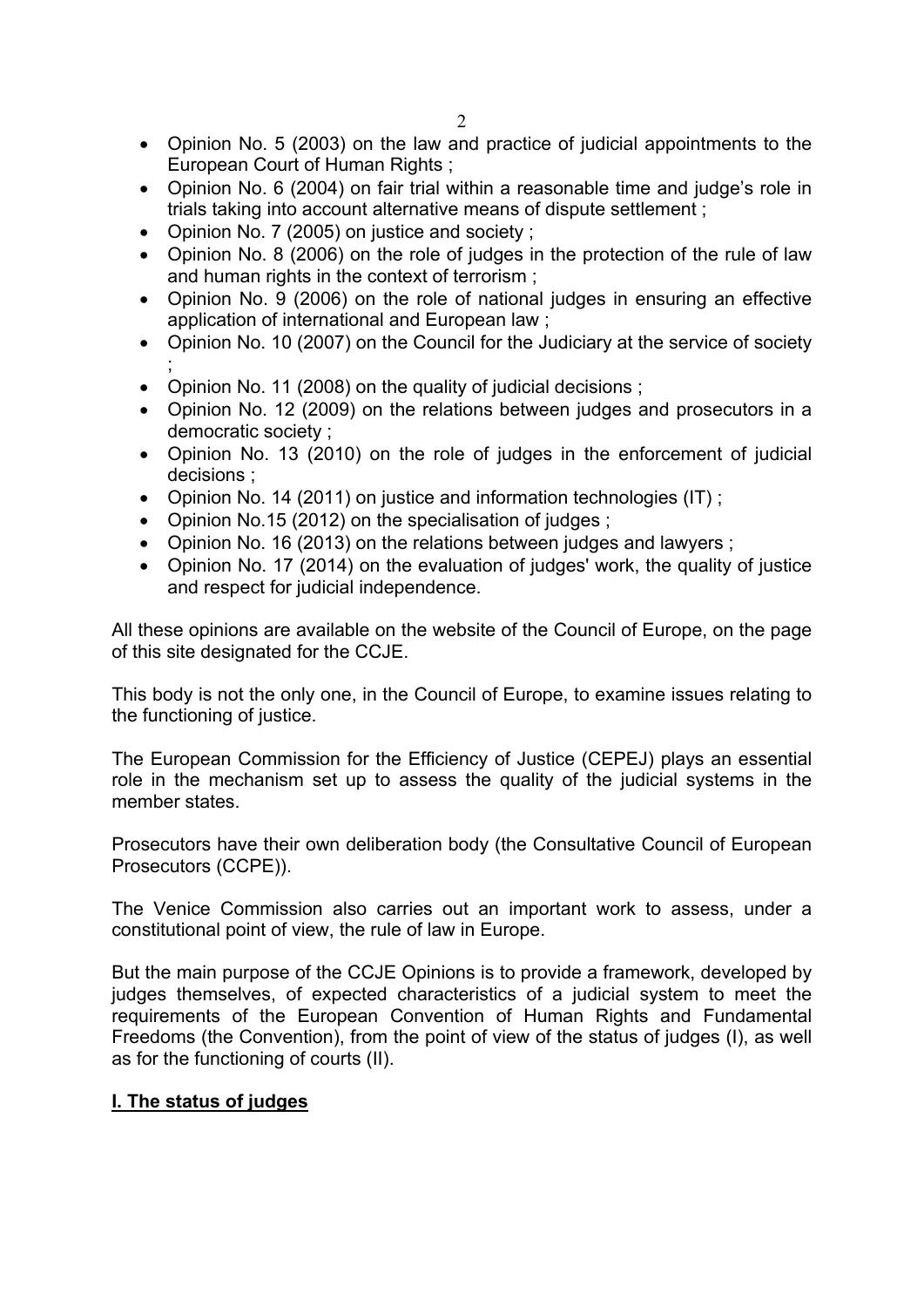3

The credibility of a judge and the public confidence in the quality of a judicial action imply that no pressure, direct or indirect, no order can force a judge to rule otherwise than in line with his/her conscience and in compliance with legal rules.

Hence the importance of the principle of the independence of judges (A).

But individuals must also be protected against the risk of an arbitrariness of the judge, who must always act in accordance with clearly defined ethical principles and be subject to disciplinary rules and accountability (B).

#### **A - Independence of judges**

Judicial independence is an essential requirement of the right to fair trial, as defined by the Article 6 § 1 of the Convention.

Certainly, the independence cannot be seen as a privilege granted to judges. Purely functional, it makes sense only if it allows the users of justice to have the assurance of an objective assessment of disputes, submitted to a court, based solely on the law.

But as a characteristic of the rule of law in a democratic society, the independence must be affirmed at the highest level of national law, particularly in the Constitutions of the states, for those states which have a written Constitution.

The same level of protection should be granted to the tenure, understood as the impossibility of giving a new assignment to a judge without his/her consent. The security of tenure of judges is a corollary and the practical implementation of their independence.

The CCJE further considered that the independence of the judge, in order to be effective, must be guaranteed by an independent body, the Council for the Judiciary, entrusted with broadest powers for all decisions regarding the status of judges, the rules of their appointment, promotion, evaluation and training, the assessment of the quality of the judicial system and its way of functioning. According to the CCJE, the Council for the Judiciary could also be the contact point for other state authorities for funding of judicial activities, the budget allocated to justice determining the ability of the courts to exercise their duties independently.

#### **B - Ethics, discipline and responsibility**

Ethical principles, conceived as guidelines for action and standards of conduct, are a natural and essential prerequisite for the necessary confidence which the justice must inspire, taking into account its significant powers.

These principles should be developed with the assistance of the judges themselves and be included in their training program.

The CCJE examined the ethical obligations adopted in Europe and the common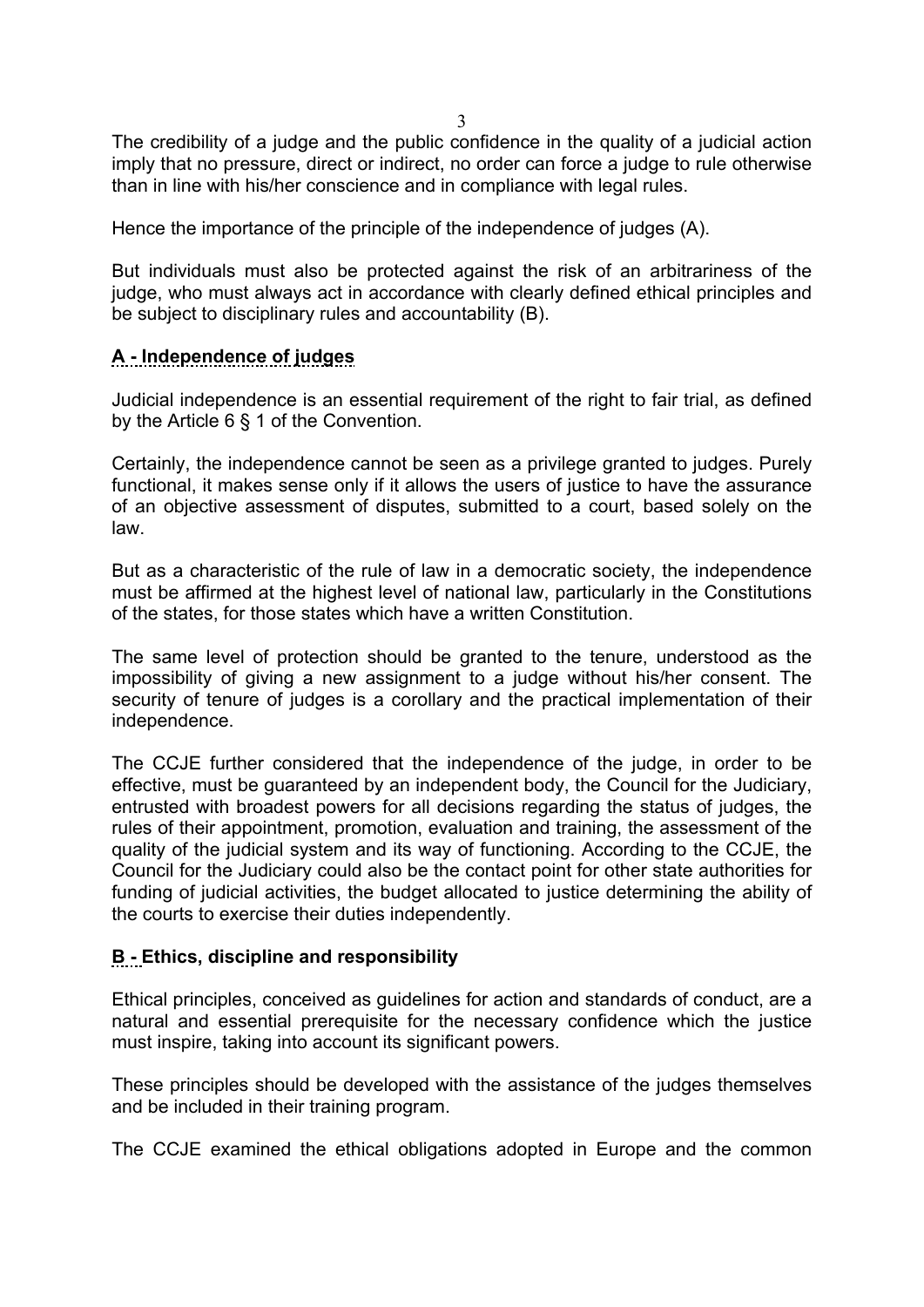values of different judicial systems (Opinion No. 3, paragraphs 10 to 40).

Without getting into details, it should be underlined that if a judge's impartiality may be considered as an essential ethical rule, the training, initial and continuing, is also essential, especially in a context of increasing complexity of law, which involves the specialisation of courts in some areas.

Similarly, the professional conscience justifies that the judge, even though the effectiveness of his/her action largely depending on the means available to the institution, complies with the requirement of a reasonable time for trial, under the Article 6 § 1 of the Convention, without neglecting the essential reasons for his/her decisions, in clear and easily understandable terms. As stated by the CCJE in its Opinion No. 11 (paragraph 34), "the quality of the decision depends mainly on the quality of motivation".

As for the disciplinary rules applied to the judge, they are necessary but they must be compatible with the constitutional principle of independence.

The result is that the faults that may justify the initiation of disciplinary proceedings must be clear, the procedure must respect the rights of the defense, the sanctions must also be clarified and an appeal must be available against decisions of the independent body in charge of disciplinary proceedings.

For other forms of liability, the CCJE considered that, if a judge is criminally responsible in the terms of common law for offenses committed outside his/her functions, he/she cannot be held responsible for the facts relating to the practice of his/her profession, in case of non-intentional fault on his/her part.

Finally, according to the CCJE, there can be no civil liability for the judge for his/her judicial decisions, which are the exclusive exercise of the remedies provided by law.

For other assumptions of malfunctioning of justice, a civil liability action should be brought against the state, with recourse possible against the judge only in the case of intentional misconduct on his part.

#### **II. The functioning of courts**

To summarise the CCJE Opinions relating directly or indirectly to the functioning of judicial systems in each state in Europe, two concepts should be highlighted:

- $\bullet$  transparency (A);
- $\bullet$  efficiency (B).

## **A - Transparency**

The non-transparence of the judiciary and its ways of action inevitably result in the concern of the users and the search for alternative dispute resolution methods.

As a public service, the judiciary must instead act in conditions that ensure the

4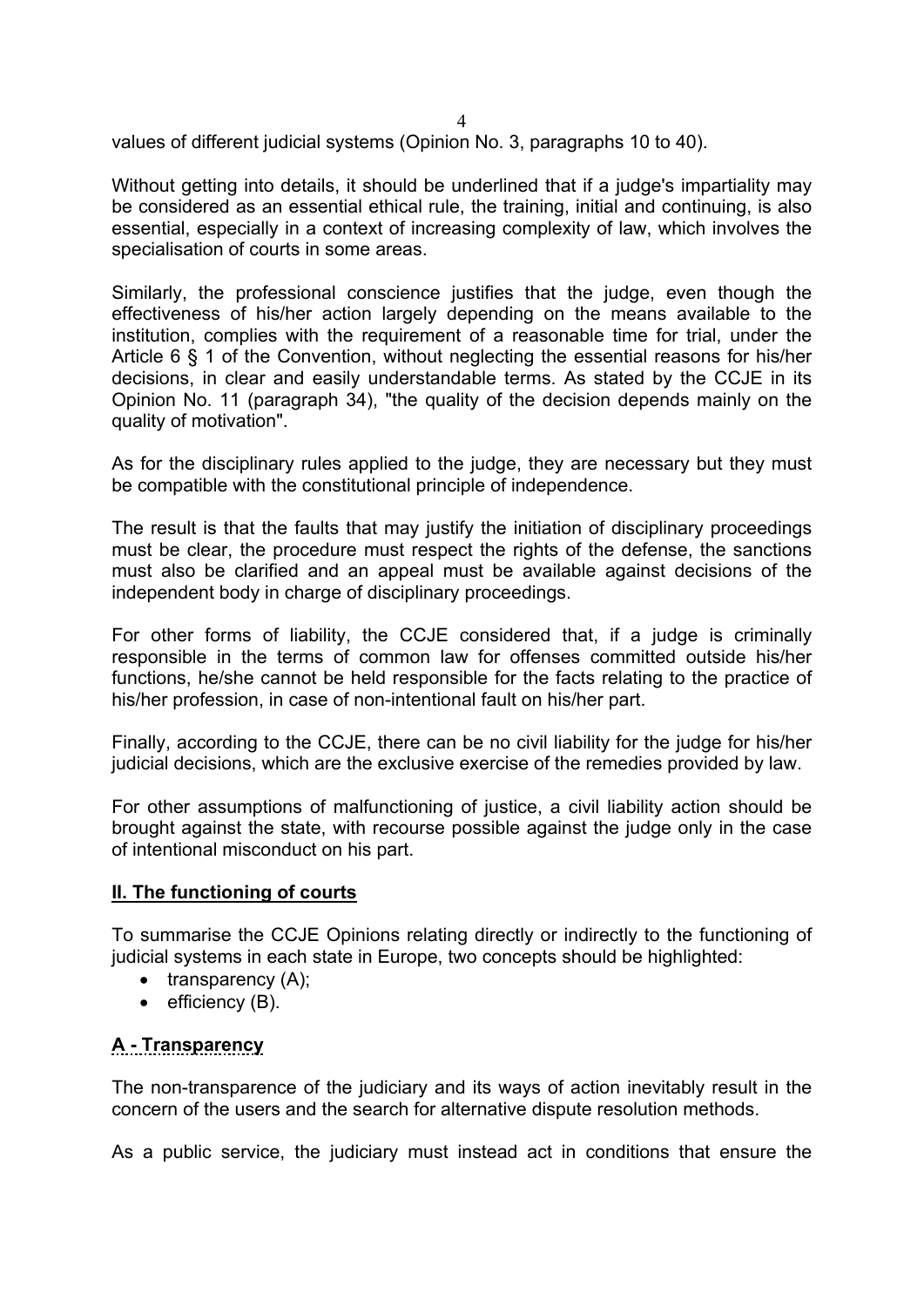understanding of judicial mechanisms.

Certainly, there cannot be total transparency, particularly because of the need to protect the effectiveness of criminal investigations and the interests of those involved.

But this does not prevent the development of different forms of action to provide basic civic information, in the schools and universities, the participation of courts in public information programmes, establishment of reception and communication services in courts, dissemination of information on court proceedings in writing or through the websites, the use of information technologies to facilitate the access to justice and the follow-up to procedures.

Spaces of dialogue and common training should also be provided between judges, prosecutors and lawyers on topics of common interest, to contribute to the search for a justice of the highest quality.

The possibilities for dialogue and joint training must also be provided between judges, prosecutors and lawyers on the topics of common interest in order to contribute to the search of justice of the highest quality.

### **B - Efficiency**

As regards another basic requirement of the Article 6 § 1 of the Convention, the efficiency of the judiciary is provided particularly by simplified and modernised models of access, development of legal aid systems with public financing, introduction of simplified procedures for small claims and fast-track procedures for urgent matters, implementation of dynamic ordinary civil procedures under judicial control and with the assistance of lawyers, continuing until the effective enforcement of judgment, development of alternative dispute resolution, particularly useful for certain types of disputes.

But the desired effectiveness of procedures should not lead to ignorance of the fundamental rights of individuals.

The judge must ensure, in all matters and even if the use of an alternative method of resolution such as mediation has been chosen, the fairness of the procedure and the respect for the interests of each party.

Regarding the prosecutor, whose status, according to the Opinion No. 12 of the CCJE, should guarantee the independence, it is accepted that he/she participates, within the framework of exercising his/her duties, in the establishment of a fair trial, especially in criminal matters where he/she has particularly important prerogatives. The specificity of the role of prosecution service means that it exercises its functions in "a fair, objective and impartial manner" (Opinion No. 12, Bordeaux Declaration, n° 6).

However, the judge must maintain control over the assessment of cases.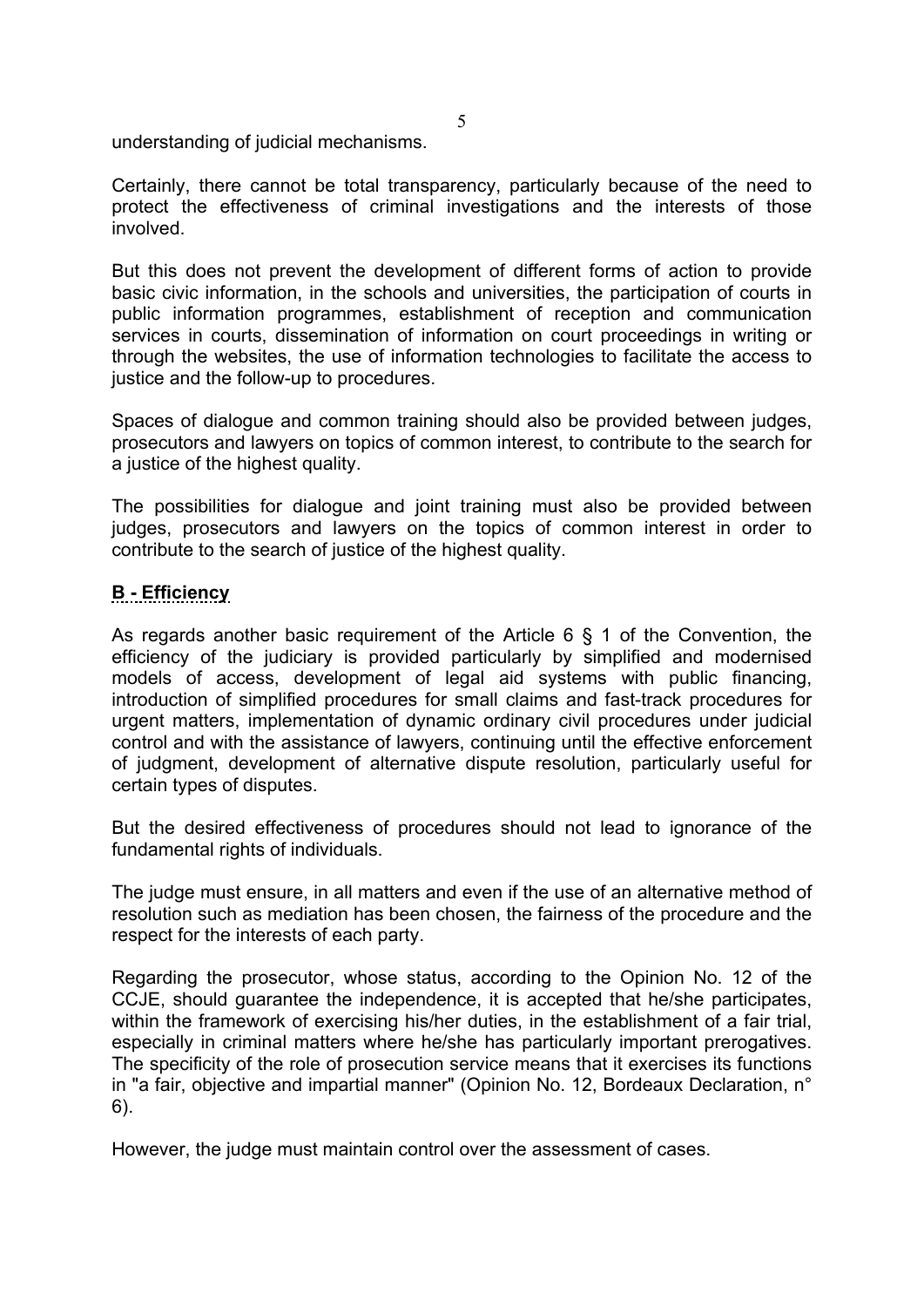If, for example, in Europe, the simplified procedures for recognition of guilt have been developed, the judge must exercise effective control over the course of these procedures, that the confession has been real and its consequences.

To conclude, this summary does not account for all the topics discussed by the CCJE in its Opinions and detailed formulated recommendations.

It must also be recognised that these Opinions do not provide precise and definitive answers to some basic questions, such as:

- Can we determine which of the ways of judicial selection (competition open to students from the university, selection from legal professionals recognized for their skills, election) would be most relevant?

- What role for the judge in the dispute resolution process? Direct actor in the resolution or appeal body which may be seized only in the case of failure of an amicable settlement or administrative processing?

- What status for members of the prosecution service? Unit of the judiciary or separation of functions?

- Inquisitorial or adversarial nature of civil and criminal proceedings?

- The right to the exercise of a remedy or remedies subject to the authorisation of a judge?

Regardless of the fact that there is no necessarily possible unequivocal answer, the CCJE Opinions do not seek in any event to erase the particularities related to historical and legal traditions of the member states, but the general guidelines are nevertheless clear:

- There is no rule of law without a strong judiciary, independent and responsible;

- Judicial independence can only be conceived to guarantee the users of justice the quality of judgments and dispute resolution within a reasonable time;

- The efficiency of dispute resolution ways is a key objective, but particular attention should be paid to the conditions of the right of access to justice and respect for the rights of individuals.

These Opinions tend to draw an outline of a European statute for judges, a model for dealing with the procedures in trials and characteristics of judicial systems as intended not only by the European Court of Human Rights through many decisions it makes in this area, but also by national judges participating in the work of the CCJE.

However, the objectives pursued are far from being achieved, as demonstrated in particular in the report prepared in May 2014 by the Secretary General of the Council of Europe on "The state of democracy, human rights and rule of law in Europe".

It was noted in particular (Part 2: Justice and Rule of Law, Chapter A: Organisation and Administration of Justice):

• the existence of inappropriate interferences between the different branches of state power;